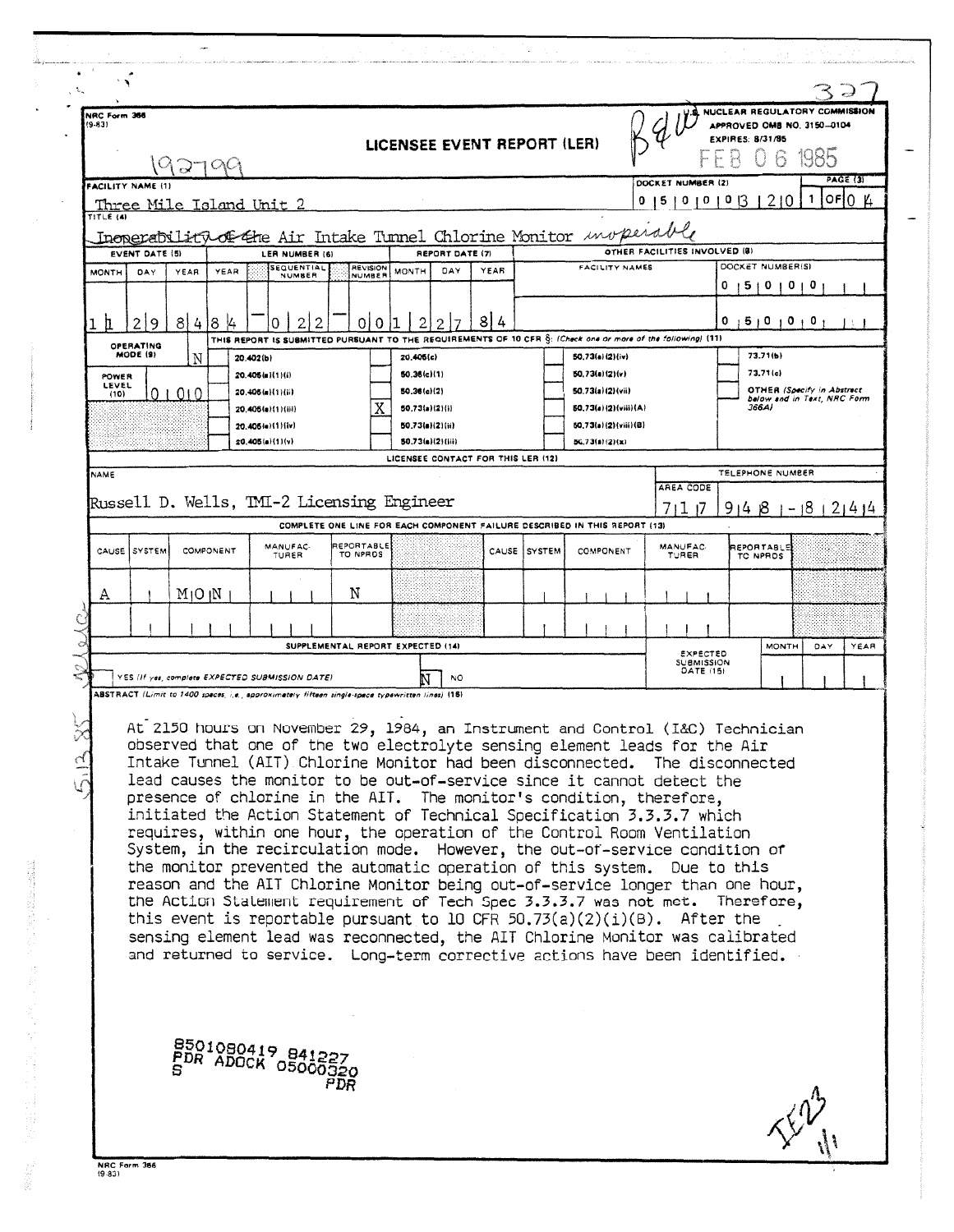| NRC Form 366A<br>$(9-83)$                                                                         | LICENSEE EVENT REPORT (LER) TEXT CONTINUATION                          |                                                                                                                                                                                                                                                                                                                                                                                                                                                                                                                                             |                                   | U.S. NUCLEAR REGULATORY COMMISSION<br>APPROVED OMB NO. 3150-0104<br>EXPIRES: 8/31/85 |            |
|---------------------------------------------------------------------------------------------------|------------------------------------------------------------------------|---------------------------------------------------------------------------------------------------------------------------------------------------------------------------------------------------------------------------------------------------------------------------------------------------------------------------------------------------------------------------------------------------------------------------------------------------------------------------------------------------------------------------------------------|-----------------------------------|--------------------------------------------------------------------------------------|------------|
| FACILITY NAME (1)                                                                                 |                                                                        | DOCKET NUMBER (2)                                                                                                                                                                                                                                                                                                                                                                                                                                                                                                                           | LER NUMBER (6)                    |                                                                                      | PAGE (3)   |
|                                                                                                   |                                                                        |                                                                                                                                                                                                                                                                                                                                                                                                                                                                                                                                             | SEQUENTIAL<br>YEAR<br>NUMBER      | <b>REVISION</b>                                                                      |            |
| Three Mile Island Unit 2<br>TEXT (If more space is required, use additional NRC Form 3664's) (17) |                                                                        | 0  5  0  0  0  3  2  0                                                                                                                                                                                                                                                                                                                                                                                                                                                                                                                      | 814<br>0 2 2                      | $0 \mid 0$                                                                           | 0 2 0F 0 4 |
| Ι.                                                                                                |                                                                        | PLANT OPERATING CONDITIONS BEFORE THE EVENT                                                                                                                                                                                                                                                                                                                                                                                                                                                                                                 |                                   |                                                                                      |            |
|                                                                                                   | System or the core.                                                    | The TMI-2 facility is in a long-term cold shutdown state. The<br>reactor decay heat is being removed via loss to ambient.<br>Throughout this event there was no effect on the Reactor Coolant                                                                                                                                                                                                                                                                                                                                               |                                   |                                                                                      |            |
| II.                                                                                               |                                                                        | STATUS OF STRUCTURES, COMPONENTS, OR SYSTEMS THAT WERE INOPERABLE<br>AT THE START OF THE EVENT AND THAT CONTRIBUTED TO THE EVENT                                                                                                                                                                                                                                                                                                                                                                                                            |                                   |                                                                                      |            |
|                                                                                                   | N/A                                                                    |                                                                                                                                                                                                                                                                                                                                                                                                                                                                                                                                             |                                   |                                                                                      |            |
| III.                                                                                              | EVENT DESCRIPTION                                                      |                                                                                                                                                                                                                                                                                                                                                                                                                                                                                                                                             |                                   |                                                                                      |            |
|                                                                                                   | operated automatically.                                                | At 2150 hours on November 29, 1984, an I&C Technician observed<br>that one of the two electrolyte sensing element leads for the AIT<br>Chlorine Monitor (no applicable IEEE Code) had been disconnected.<br>This monitor is located on the 280' elevation of the Control<br>Building. The disconnected lead rendered the monitor<br>out-of-service since the monitor would have been unable to detect<br>the presence of chlorine in the AIT. Therefore, the recirculation<br>mode of the Control Room Emergency Ventilation would not have |                                   |                                                                                      |            |
|                                                                                                   | and notified the Control Room.<br>actuated.<br>Instrument Fault Alarm. | The technician immediately reconnected the sensing element lead<br>the AIT Chlorine Monitor's "Instrument Fault" alarm had not<br>This alarm should have actuated when the signal lead<br>was disconnected. The technician noticed, however, that the "zero<br>setpoint adjustment" potentiometer for this alarm had been<br>improperly set. Increasing this potentiometer will defeat the                                                                                                                                                  | The technician also observed that |                                                                                      |            |
|                                                                                                   | requirement by manual operation.                                       | With the AIT Chlorine Monitor out-of-service, the Control Room<br>initiated the Action Statement of Technical Specification<br>3.3.3.7. This Action Statement requires, within one hour, the<br>operation of the Control Room Emergency Ventilation System in the<br>recirculation mode. The Control Room immediately performed this                                                                                                                                                                                                        |                                   |                                                                                      |            |
|                                                                                                   |                                                                        | An evaluation of this event by Operations personnel revealed that<br>the AIT Chlorine Monitor was last surveilled, per Surveillance<br>Procedure 4303-M10, on November 19, 1984. This procedure verifies<br>the actuation of the Instrument Fault Alarm when one of the<br>sensing element leads is disconnected. This part of the procedure<br>was initialed as having been performed satisfactorily.                                                                                                                                      |                                   |                                                                                      |            |

.,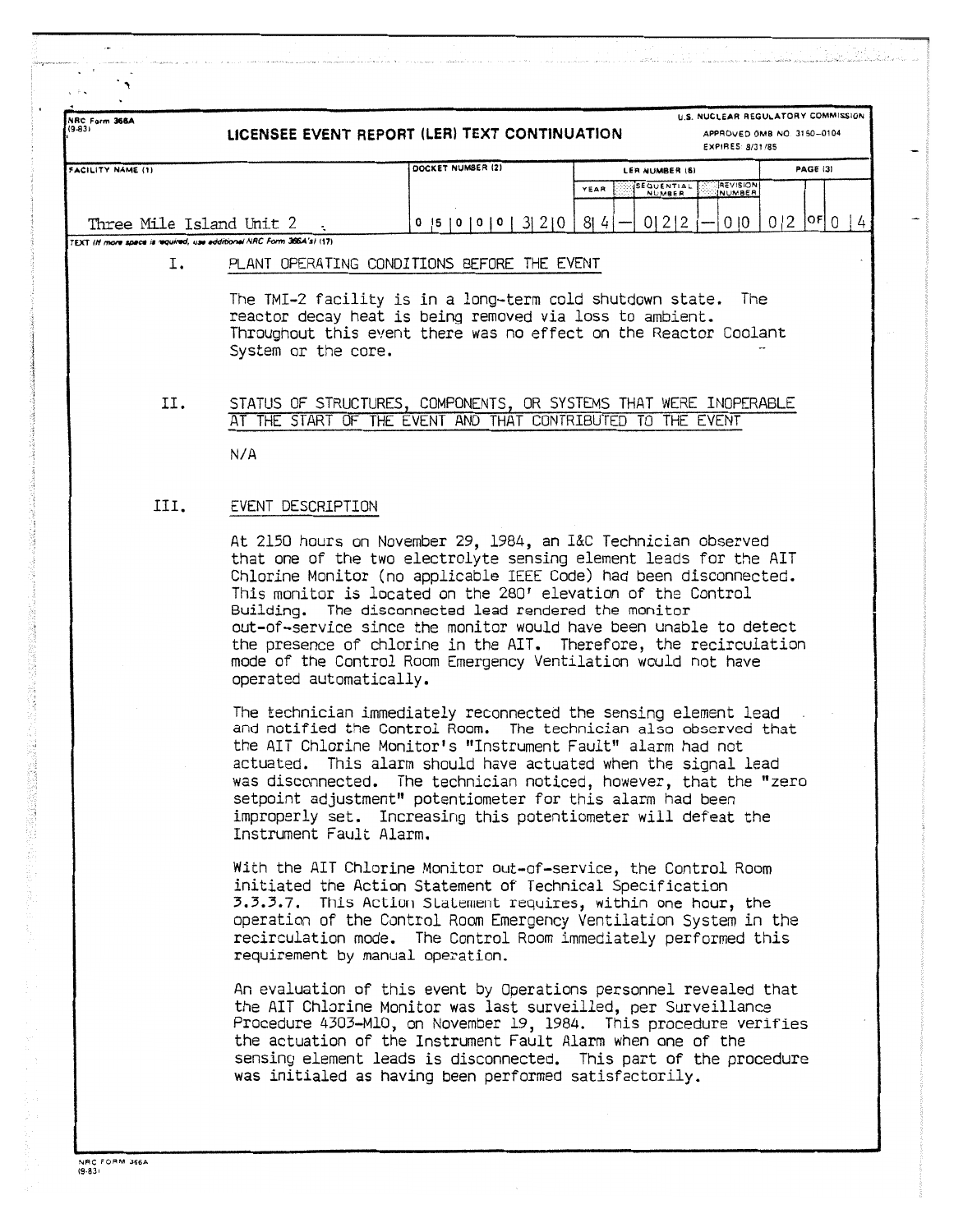| DOCKET NUMBER (2)<br>PAGE (3)<br>LER NUMBER (6)<br><b>FACILITY NAME (1)</b><br><b>AEVISION</b><br><b>SEQUENTIAL</b><br>YEAR<br>NUMBER<br>$ 0F _0$<br>0 2 2<br>0 <sup>3</sup><br>0 <sub>0</sub><br>$0$  5   0   0   0   3   2   0   8   4  <br>Three Mile Island Unit 2 :<br>TEXT (if more space is required, use additional NRC Form 365.4's) (17)<br>Between November 19, 1984, and November 29, 1984 (the date of this<br>event), there was no maintenance or trouble calls performed on the<br>AIT Chlorine Monitor. Since Operations personnel could not<br>determine how long the AIT Chlorine Monitor was out-of-service,<br>the facility, therefore, was in non-compliance with the Action<br>Statement of Technical Specification 3.3.3.7.<br>This event is reportable pursuant to 10 CFR 50.73(a)(2)(i)(B) due<br>to a condition prohibited by the plant's Technical Specifications.<br>IV.<br>ROOT CAUSE OF THE EVENT<br>The root cause of this event was personnel error. This is based<br>on the disconnection of the sensing element lead and the improper<br>"zero setpoint adjustment" setting on the potentiometer. The AIT<br>Chlorine Monitor is not subject to vibratory motion, therefore,<br>external factors did not contribute to the cause of this event.<br>CORRECTIVE ACTIONS PLANNED<br>٧.<br>Short-Term The AIT Chlorine Monitor was calibrated and returned<br>to service at 1115 hours on November 30, 1984. This<br>event has been discussed with Operations personnel.<br>Long–Term<br>Site Operations is evaluating the feasibility of<br>installing, in the Control Room, an annunciator for<br>the AIT Chlorine Monitor Instrument Fault Alarm.<br>This<br>corrective action is intended to ensure proper<br>operator response. Additionally, a placard will be<br>installed by the "zero setpoint adjustment"<br>potentiometer of the AIT Chlorine Monitor and similar<br>monitors, as deemed appropriate. This placard will<br>advise personnel not to adjust the potentiometer<br>without prior approval of the Control Room.<br>VI.<br>COMPONENT FAILURE DATA<br>Air Intake Tunnel Chlorine Monitor - AH-CIS-5484<br>Manufacturer: Fischer and Porter<br>Model No.: 17Ell00<br>VII.<br>AUTOMATIC OR MANUALLY INITIATED SAFETY SYSTEM RESPONSES<br>N/A | NRC Form 366A<br>(9.83) | LICENSEE EVENT REPORT (LER) TEXT CONTINUATION | U.S. NUCLEAR REGULATORY COMMISSION<br>APPROVED OMB NO. 3150-0104<br>EXPIRES: 8/31/85 |               |
|----------------------------------------------------------------------------------------------------------------------------------------------------------------------------------------------------------------------------------------------------------------------------------------------------------------------------------------------------------------------------------------------------------------------------------------------------------------------------------------------------------------------------------------------------------------------------------------------------------------------------------------------------------------------------------------------------------------------------------------------------------------------------------------------------------------------------------------------------------------------------------------------------------------------------------------------------------------------------------------------------------------------------------------------------------------------------------------------------------------------------------------------------------------------------------------------------------------------------------------------------------------------------------------------------------------------------------------------------------------------------------------------------------------------------------------------------------------------------------------------------------------------------------------------------------------------------------------------------------------------------------------------------------------------------------------------------------------------------------------------------------------------------------------------------------------------------------------------------------------------------------------------------------------------------------------------------------------------------------------------------------------------------------------------------------------------------------------------------------------------------------------------------------------------------------------------------------------------------------------------------------------------------------------------|-------------------------|-----------------------------------------------|--------------------------------------------------------------------------------------|---------------|
|                                                                                                                                                                                                                                                                                                                                                                                                                                                                                                                                                                                                                                                                                                                                                                                                                                                                                                                                                                                                                                                                                                                                                                                                                                                                                                                                                                                                                                                                                                                                                                                                                                                                                                                                                                                                                                                                                                                                                                                                                                                                                                                                                                                                                                                                                              |                         |                                               |                                                                                      |               |
|                                                                                                                                                                                                                                                                                                                                                                                                                                                                                                                                                                                                                                                                                                                                                                                                                                                                                                                                                                                                                                                                                                                                                                                                                                                                                                                                                                                                                                                                                                                                                                                                                                                                                                                                                                                                                                                                                                                                                                                                                                                                                                                                                                                                                                                                                              |                         |                                               |                                                                                      | $\frac{1}{4}$ |
|                                                                                                                                                                                                                                                                                                                                                                                                                                                                                                                                                                                                                                                                                                                                                                                                                                                                                                                                                                                                                                                                                                                                                                                                                                                                                                                                                                                                                                                                                                                                                                                                                                                                                                                                                                                                                                                                                                                                                                                                                                                                                                                                                                                                                                                                                              |                         |                                               |                                                                                      |               |
|                                                                                                                                                                                                                                                                                                                                                                                                                                                                                                                                                                                                                                                                                                                                                                                                                                                                                                                                                                                                                                                                                                                                                                                                                                                                                                                                                                                                                                                                                                                                                                                                                                                                                                                                                                                                                                                                                                                                                                                                                                                                                                                                                                                                                                                                                              |                         |                                               |                                                                                      |               |
|                                                                                                                                                                                                                                                                                                                                                                                                                                                                                                                                                                                                                                                                                                                                                                                                                                                                                                                                                                                                                                                                                                                                                                                                                                                                                                                                                                                                                                                                                                                                                                                                                                                                                                                                                                                                                                                                                                                                                                                                                                                                                                                                                                                                                                                                                              |                         |                                               |                                                                                      |               |
|                                                                                                                                                                                                                                                                                                                                                                                                                                                                                                                                                                                                                                                                                                                                                                                                                                                                                                                                                                                                                                                                                                                                                                                                                                                                                                                                                                                                                                                                                                                                                                                                                                                                                                                                                                                                                                                                                                                                                                                                                                                                                                                                                                                                                                                                                              |                         |                                               |                                                                                      |               |
|                                                                                                                                                                                                                                                                                                                                                                                                                                                                                                                                                                                                                                                                                                                                                                                                                                                                                                                                                                                                                                                                                                                                                                                                                                                                                                                                                                                                                                                                                                                                                                                                                                                                                                                                                                                                                                                                                                                                                                                                                                                                                                                                                                                                                                                                                              |                         |                                               |                                                                                      |               |
|                                                                                                                                                                                                                                                                                                                                                                                                                                                                                                                                                                                                                                                                                                                                                                                                                                                                                                                                                                                                                                                                                                                                                                                                                                                                                                                                                                                                                                                                                                                                                                                                                                                                                                                                                                                                                                                                                                                                                                                                                                                                                                                                                                                                                                                                                              |                         |                                               |                                                                                      |               |
|                                                                                                                                                                                                                                                                                                                                                                                                                                                                                                                                                                                                                                                                                                                                                                                                                                                                                                                                                                                                                                                                                                                                                                                                                                                                                                                                                                                                                                                                                                                                                                                                                                                                                                                                                                                                                                                                                                                                                                                                                                                                                                                                                                                                                                                                                              |                         |                                               |                                                                                      |               |
|                                                                                                                                                                                                                                                                                                                                                                                                                                                                                                                                                                                                                                                                                                                                                                                                                                                                                                                                                                                                                                                                                                                                                                                                                                                                                                                                                                                                                                                                                                                                                                                                                                                                                                                                                                                                                                                                                                                                                                                                                                                                                                                                                                                                                                                                                              |                         |                                               |                                                                                      |               |
|                                                                                                                                                                                                                                                                                                                                                                                                                                                                                                                                                                                                                                                                                                                                                                                                                                                                                                                                                                                                                                                                                                                                                                                                                                                                                                                                                                                                                                                                                                                                                                                                                                                                                                                                                                                                                                                                                                                                                                                                                                                                                                                                                                                                                                                                                              |                         |                                               |                                                                                      |               |
|                                                                                                                                                                                                                                                                                                                                                                                                                                                                                                                                                                                                                                                                                                                                                                                                                                                                                                                                                                                                                                                                                                                                                                                                                                                                                                                                                                                                                                                                                                                                                                                                                                                                                                                                                                                                                                                                                                                                                                                                                                                                                                                                                                                                                                                                                              |                         |                                               |                                                                                      |               |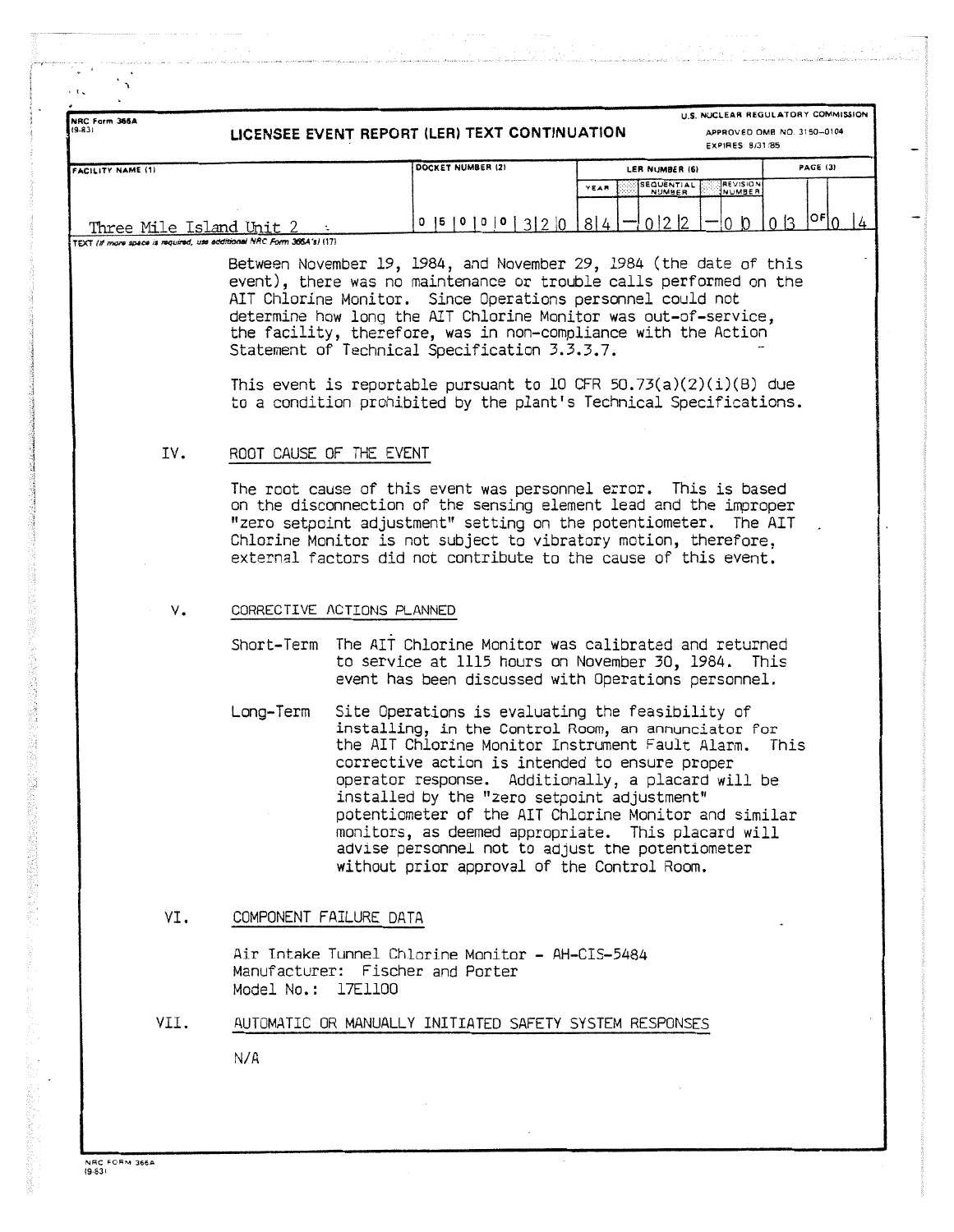| NRC Form 366A     | LICENSEE EVENT REPORT (LER) TEXT CONTINUATION                         |                                                                                                                                                                                                                                                                                                                                                                                                                                                                               | U.S. NUCLEAR REGULATORY COMMISSION<br>APPROVED OMB NO. 3150-0104<br>EXPIRES: 8/31/85 |                                  |                                       |
|-------------------|-----------------------------------------------------------------------|-------------------------------------------------------------------------------------------------------------------------------------------------------------------------------------------------------------------------------------------------------------------------------------------------------------------------------------------------------------------------------------------------------------------------------------------------------------------------------|--------------------------------------------------------------------------------------|----------------------------------|---------------------------------------|
| FACILITY NAME (1) |                                                                       | DOCKET NUMBER (2)                                                                                                                                                                                                                                                                                                                                                                                                                                                             |                                                                                      | LER NUMBER (6)                   | <b>PAGE (3)</b>                       |
|                   |                                                                       |                                                                                                                                                                                                                                                                                                                                                                                                                                                                               | YEAR                                                                                 | SEQUENTIAL<br>REVISION<br>NUMBER |                                       |
|                   | Three Mile Island Unit $2$ :                                          | $0$   5   0   0   0   3   2   0   8   4                                                                                                                                                                                                                                                                                                                                                                                                                                       |                                                                                      | 01212<br>010                     | $014$ $ $ <sup>OF</sup> $ $ 0 $ $ $ $ |
|                   | TEXT (If more soace is required, use additional NRC Form 366A's) (17) |                                                                                                                                                                                                                                                                                                                                                                                                                                                                               |                                                                                      |                                  |                                       |
| VIII.             |                                                                       | ASSESSMENT OF THE SAFETY CONSEQUENCES AND IMPLICATIONS OF THE EVENT                                                                                                                                                                                                                                                                                                                                                                                                           |                                                                                      |                                  |                                       |
|                   | Emergency Ventilation System.                                         | The out-of-service condition of the AIT Chlorine Monitor would<br>have prevented the automatic recirculation of the Control Room<br>Emergency Ventilation System in the event of a significant release<br>of chlorine gas. However, the Control Room Air Supply Duct -<br>Chlorine Monitor would have altered personnel if such an event had<br>occurred. Control Room personnel would have then been able to<br>manually initiate the recirculation mode of the Control Room |                                                                                      |                                  |                                       |
|                   |                                                                       |                                                                                                                                                                                                                                                                                                                                                                                                                                                                               |                                                                                      |                                  |                                       |
|                   |                                                                       |                                                                                                                                                                                                                                                                                                                                                                                                                                                                               |                                                                                      |                                  |                                       |
|                   |                                                                       |                                                                                                                                                                                                                                                                                                                                                                                                                                                                               |                                                                                      |                                  |                                       |
|                   |                                                                       |                                                                                                                                                                                                                                                                                                                                                                                                                                                                               |                                                                                      |                                  |                                       |
|                   |                                                                       |                                                                                                                                                                                                                                                                                                                                                                                                                                                                               |                                                                                      |                                  |                                       |
|                   |                                                                       |                                                                                                                                                                                                                                                                                                                                                                                                                                                                               |                                                                                      |                                  |                                       |
|                   |                                                                       |                                                                                                                                                                                                                                                                                                                                                                                                                                                                               |                                                                                      |                                  |                                       |
|                   |                                                                       |                                                                                                                                                                                                                                                                                                                                                                                                                                                                               |                                                                                      |                                  |                                       |
|                   |                                                                       |                                                                                                                                                                                                                                                                                                                                                                                                                                                                               |                                                                                      |                                  |                                       |
|                   |                                                                       |                                                                                                                                                                                                                                                                                                                                                                                                                                                                               |                                                                                      |                                  |                                       |
|                   |                                                                       |                                                                                                                                                                                                                                                                                                                                                                                                                                                                               |                                                                                      |                                  |                                       |
|                   |                                                                       |                                                                                                                                                                                                                                                                                                                                                                                                                                                                               |                                                                                      |                                  |                                       |
|                   |                                                                       |                                                                                                                                                                                                                                                                                                                                                                                                                                                                               |                                                                                      |                                  |                                       |
|                   |                                                                       |                                                                                                                                                                                                                                                                                                                                                                                                                                                                               |                                                                                      |                                  |                                       |
|                   |                                                                       |                                                                                                                                                                                                                                                                                                                                                                                                                                                                               |                                                                                      |                                  |                                       |
|                   |                                                                       |                                                                                                                                                                                                                                                                                                                                                                                                                                                                               |                                                                                      |                                  |                                       |
|                   |                                                                       |                                                                                                                                                                                                                                                                                                                                                                                                                                                                               |                                                                                      |                                  |                                       |
|                   |                                                                       |                                                                                                                                                                                                                                                                                                                                                                                                                                                                               | $\sim 100$ km s $^{-1}$                                                              |                                  |                                       |
|                   |                                                                       |                                                                                                                                                                                                                                                                                                                                                                                                                                                                               |                                                                                      |                                  |                                       |
|                   |                                                                       |                                                                                                                                                                                                                                                                                                                                                                                                                                                                               |                                                                                      |                                  |                                       |
|                   |                                                                       |                                                                                                                                                                                                                                                                                                                                                                                                                                                                               |                                                                                      |                                  |                                       |
|                   |                                                                       |                                                                                                                                                                                                                                                                                                                                                                                                                                                                               |                                                                                      |                                  |                                       |
|                   |                                                                       |                                                                                                                                                                                                                                                                                                                                                                                                                                                                               |                                                                                      |                                  |                                       |
|                   |                                                                       |                                                                                                                                                                                                                                                                                                                                                                                                                                                                               |                                                                                      |                                  |                                       |
|                   |                                                                       |                                                                                                                                                                                                                                                                                                                                                                                                                                                                               |                                                                                      |                                  |                                       |

にゅうしん 真正 大変情報 ほうあんきゅう